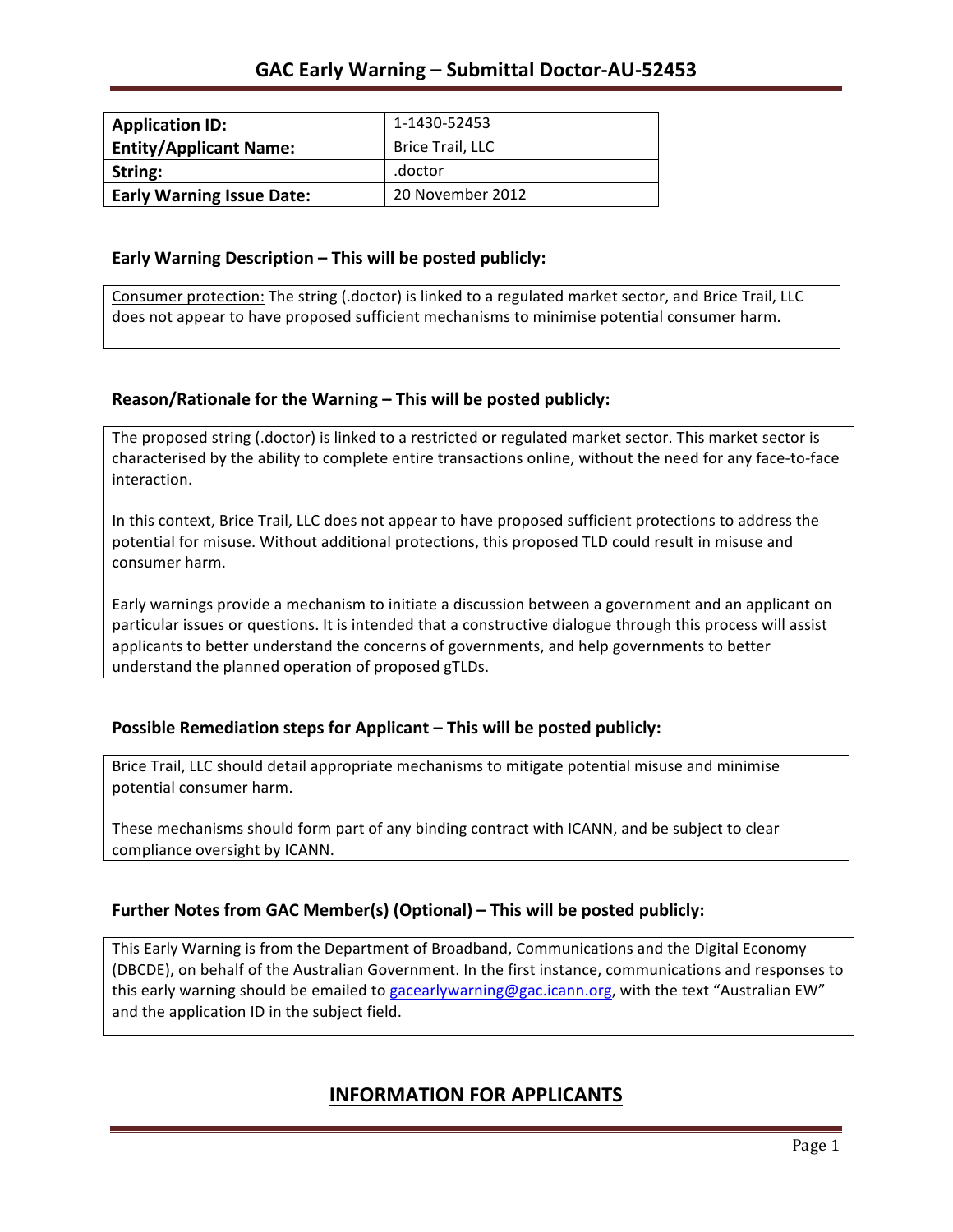# **About GAC Early Warning**

The GAC Early Warning is a notice only. It is not a formal objection, nor does it directly lead to a process that can result in rejection of the application. However, a GAC Early Warning should be taken seriously as it raises the likelihood that the application could be the subject of GAC Advice on New gTLDs or of a formal objection at a later stage in the process. Refer to section 1.1.2.4 of the Applicant Guidebook (http://newgtlds.icann.org/en/applicants/agb) for more information on GAC Early Warning.

# **Instructions if you receive the Early Warning**

**ICANN** strongly encourages you work with relevant parties as soon as possible to address the concerns **voiced in the GAC Early Warning.** 

### **Asking questions about your GAC Early Warning**

If you have questions or need clarification about your GAC Early Warning, please contact gacearlywarning@gac.icann.org. As highlighted above, ICANN strongly encourages you to contact gacearlywarning@gac.icann.org as soon as practicable regarding the issues identified in the Early Warning. 

### **Continuing with your application**

If you choose to continue with the application, then the "Applicant's Response" section below should be completed. In this section, you should notify the GAC of intended actions, including the expected completion date. This completed form should then be sent to gacearlywarning@gac.icann.org. If your remediation steps involve submitting requests for changes to your application, see the change request process at http://newgtlds.icann.org/en/applicants/customer-service/change-requests.

In the absence of a response, ICANN will continue to process the application as submitted.

#### **Withdrawing your application**

If you choose to withdraw your application within the 21-day window to be eligible for a refund of 80% of the evaluation fee (USD 148,000), please follow the withdrawal process published at http://newgtlds.icann.org/en/applicants/customer-service/withdrawal-refund. Note that an application can still be withdrawn after the 21-day time period; however, the available refund amount is reduced. See section 1.5 of the Applicant Guidebook.

```
For questions please contact: gacearlywarning@gac.icann.org
```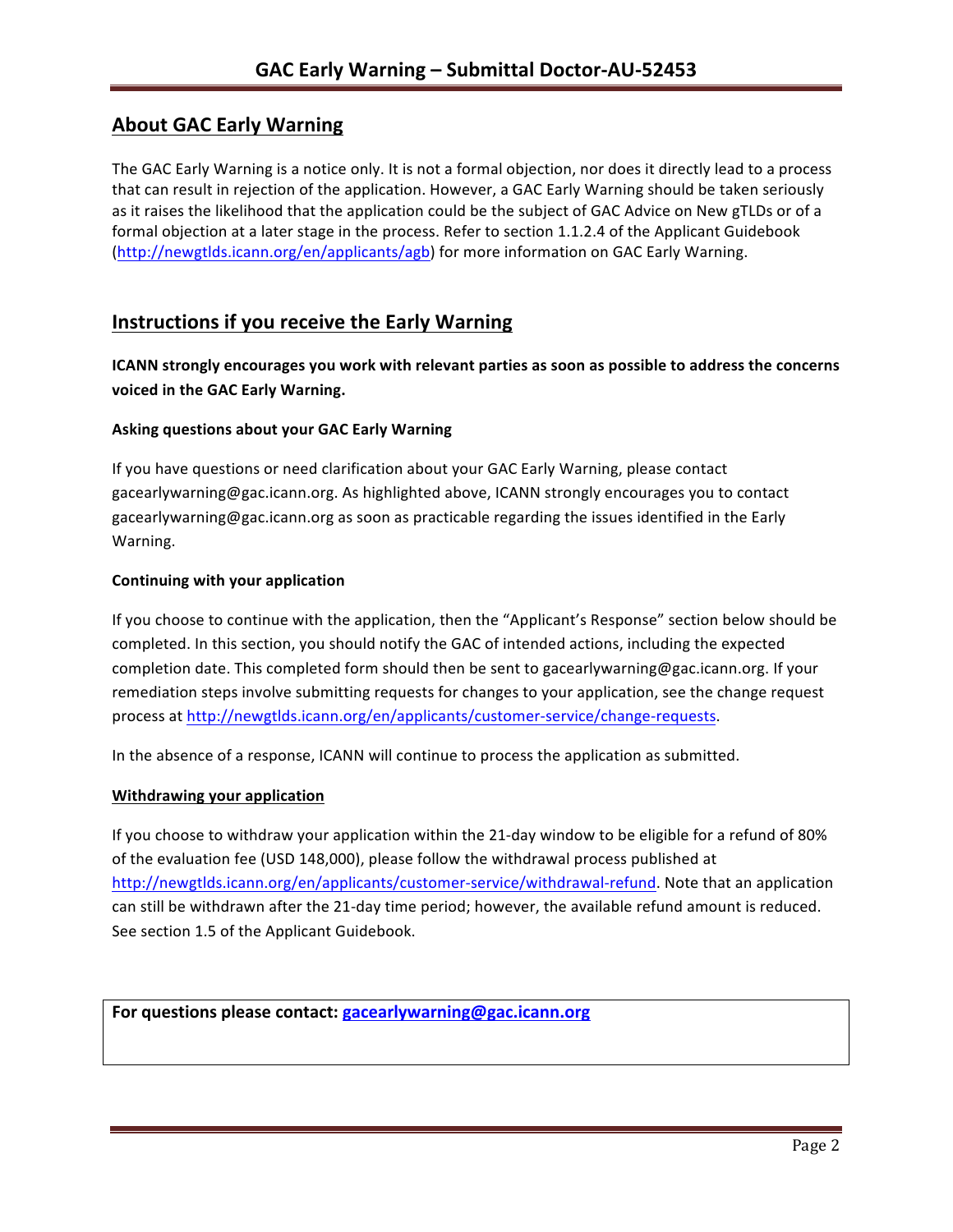**Applicant Response:**